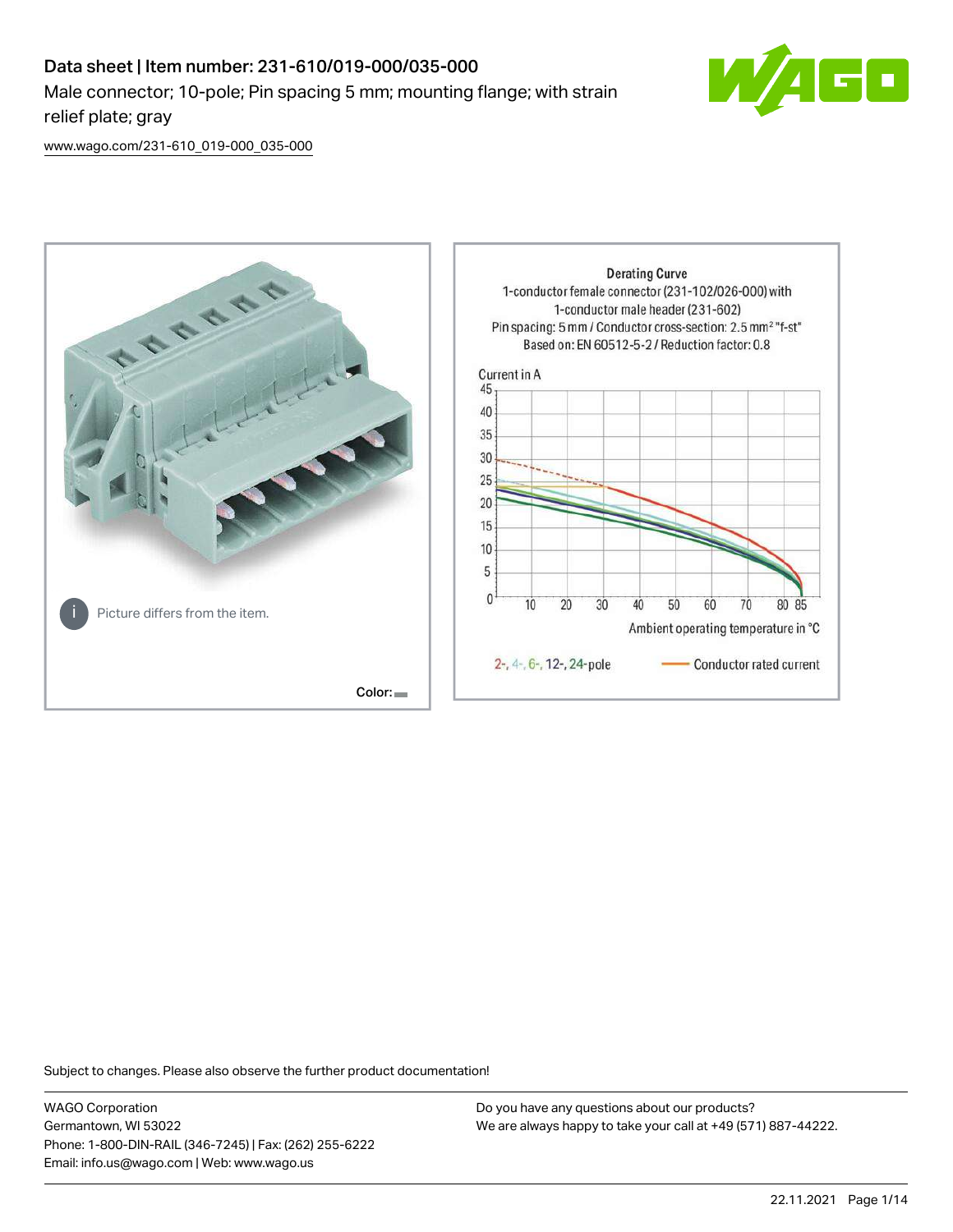



```
L = (pole no. -1) x pin spacing +8.2 mm
```
 $L_3 = L - 0.2$  mm

```
L_4 = L3 + 5.8 mm
```

```
L_{\rm g} = L3 + 11.8 mm
```
## Item description

- $\blacksquare$ Universal connection for all conductor types
- Easy cable pre-assembly and on-unit wiring via vertical and horizontal CAGE CLAMP<sup>®</sup> actuation  $\blacksquare$

Subject to changes. Please also observe the further product documentation! For wire-to-wire and board-to-wire connections

WAGO Corporation Germantown, WI 53022 Phone: 1-800-DIN-RAIL (346-7245) | Fax: (262) 255-6222 Email: info.us@wago.com | Web: www.wago.us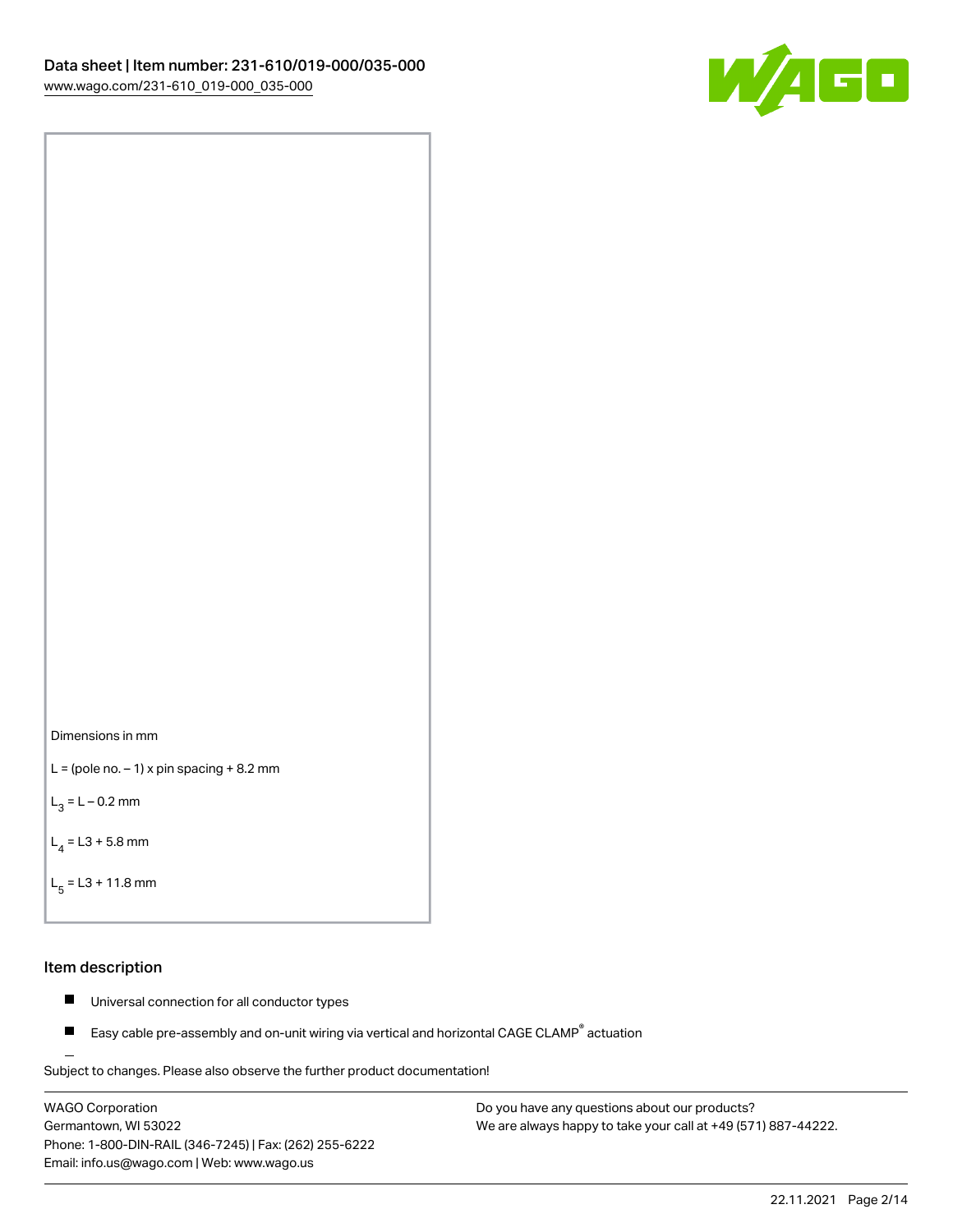[www.wago.com/231-610\\_019-000\\_035-000](http://www.wago.com/231-610_019-000_035-000)



- For wire-to-wire and board-to-wire connections
- $\blacksquare$ Versions available with snap-in mounting feet or flanges for panel or through-panel mounting
- $\blacksquare$ With coding fingers

# Data

| Safety information 1 | The MCS-MULTI CONNECTION SYSTEM includes connectors<br>without breaking capacity in accordance with DIN EN 61984. When<br>used as intended, these connectors must not be connected<br>/disconnected when live or under load. The circuit design should<br>ensure header pins, which can be touched, are not live when<br>unmated. |
|----------------------|-----------------------------------------------------------------------------------------------------------------------------------------------------------------------------------------------------------------------------------------------------------------------------------------------------------------------------------|
| Variants:            | Other pole numbers<br>Gold-plated or partially gold-plated contact surfaces<br>Other versions (or variants) can be requested from WAGO Sales or<br>configured at https://configurator.wago.com/                                                                                                                                   |

## Electrical data

## IEC Approvals

| Ratings per                 | IEC/EN 60664-1                                                        |
|-----------------------------|-----------------------------------------------------------------------|
| Rated voltage (III / 3)     | 320 V                                                                 |
| Rated surge voltage (III/3) | 4 <sub>k</sub> V                                                      |
| Rated voltage (III/2)       | 320 V                                                                 |
| Rated surge voltage (III/2) | 4 <sub>k</sub> V                                                      |
| Nominal voltage (II/2)      | 630 V                                                                 |
| Rated surge voltage (II/2)  | 4 <sub>k</sub> V                                                      |
| Rated current               | 12A                                                                   |
| Legend (ratings)            | $(III / 2)$ $\triangle$ Overvoltage category III / Pollution degree 2 |

## UL Approvals

| Approvals per                  | UL 1059 |
|--------------------------------|---------|
| Rated voltage UL (Use Group B) | 300 V   |
| Rated current UL (Use Group B) | 15 A    |
| Rated voltage UL (Use Group D) | 300 V   |
| Rated current UL (Use Group D) | 10 A    |

Subject to changes. Please also observe the further product documentation!

| <b>WAGO Corporation</b>                                | Do you have any questions about our products?                 |
|--------------------------------------------------------|---------------------------------------------------------------|
| Germantown, WI 53022                                   | We are always happy to take your call at +49 (571) 887-44222. |
| Phone: 1-800-DIN-RAIL (346-7245)   Fax: (262) 255-6222 |                                                               |
| Email: info.us@wago.com   Web: www.wago.us             |                                                               |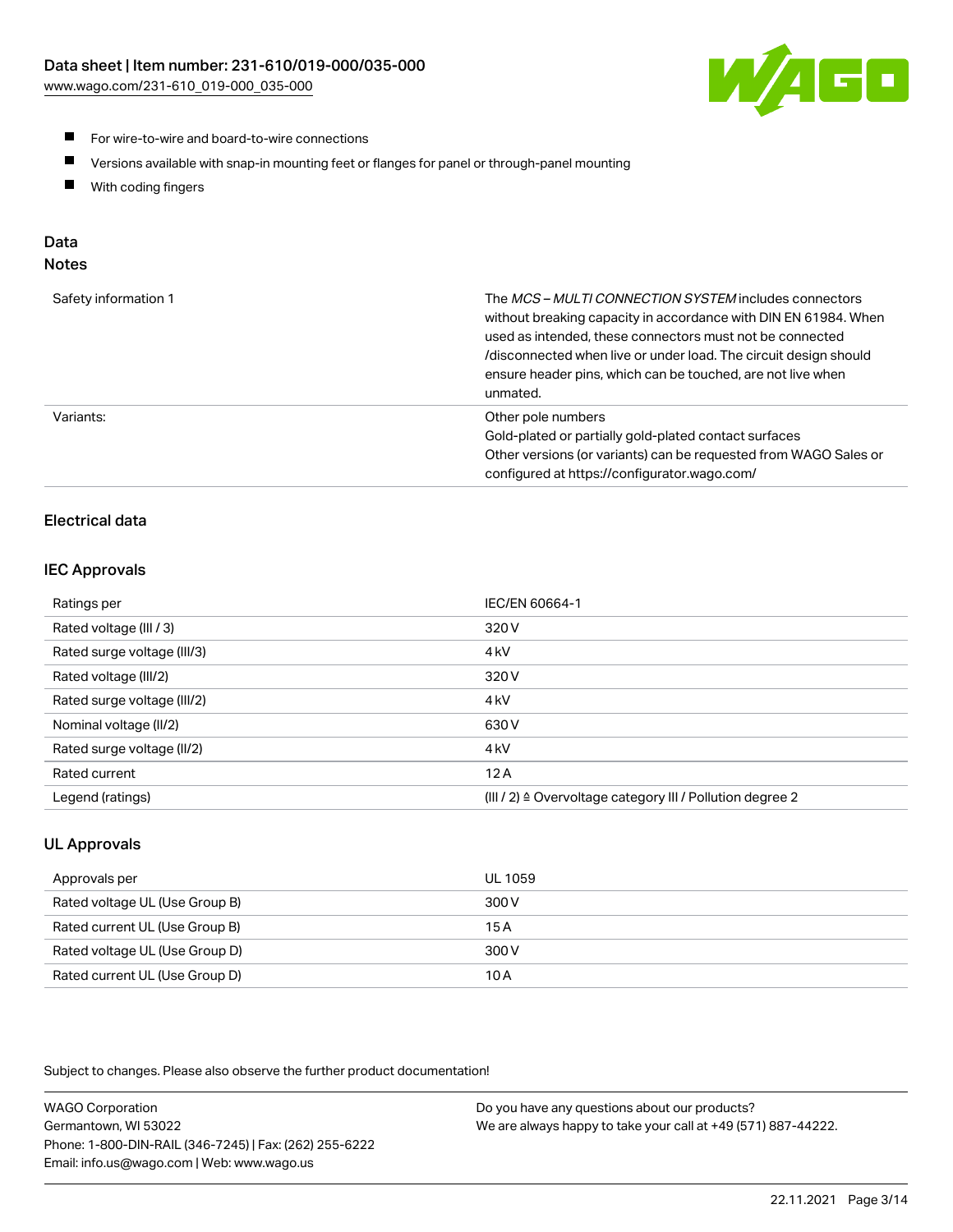

## Ratings per UL

| Rated voltage UL 1977 | 600 V           |
|-----------------------|-----------------|
| Rated current UL 1977 | 15 <sub>A</sub> |

## CSA Approvals

| Approvals per                   | <b>CSA</b> |
|---------------------------------|------------|
| Rated voltage CSA (Use Group B) | 300 V      |
| Rated current CSA (Use Group B) | 15A        |
| Rated voltage CSA (Use Group D) | 300 V      |
| Rated current CSA (Use Group D) | 10 A       |

## Connection data

| Total number of potentials |  |
|----------------------------|--|
| Number of connection types |  |
| Number of levels           |  |

## Connection 1

| Operating tool<br>Actuation type<br>$0.082.5$ mm <sup>2</sup> / 28  12 AWG<br>Solid conductor<br>Fine-stranded conductor<br>$0.082.5$ mm <sup>2</sup> / 28  12 AWG<br>Fine-stranded conductor; with insulated ferrule<br>$0.251.5$ mm <sup>2</sup><br>$0.252.5$ mm <sup>2</sup><br>Fine-stranded conductor; with uninsulated ferrule<br>$89$ mm $/$ 0.31  0.35 inch<br>Strip length<br>Number of poles<br>10<br>0°<br>Conductor entry direction to mating direction | Connection technology | CAGE CLAMP® |
|---------------------------------------------------------------------------------------------------------------------------------------------------------------------------------------------------------------------------------------------------------------------------------------------------------------------------------------------------------------------------------------------------------------------------------------------------------------------|-----------------------|-------------|
|                                                                                                                                                                                                                                                                                                                                                                                                                                                                     |                       |             |
|                                                                                                                                                                                                                                                                                                                                                                                                                                                                     |                       |             |
|                                                                                                                                                                                                                                                                                                                                                                                                                                                                     |                       |             |
|                                                                                                                                                                                                                                                                                                                                                                                                                                                                     |                       |             |
|                                                                                                                                                                                                                                                                                                                                                                                                                                                                     |                       |             |
|                                                                                                                                                                                                                                                                                                                                                                                                                                                                     |                       |             |
|                                                                                                                                                                                                                                                                                                                                                                                                                                                                     |                       |             |
|                                                                                                                                                                                                                                                                                                                                                                                                                                                                     |                       |             |

## Physical data

| Pin spacing | 5 mm / 0.197 inch    |
|-------------|----------------------|
| Width       | 64.8 mm / 2.551 inch |
| Height      | 14.3 mm / 0.563 inch |
| Depth       | 62.5 mm / 2.461 inch |

Subject to changes. Please also observe the further product documentation!

| <b>WAGO Corporation</b>                                | Do you have any questions about our products?                 |
|--------------------------------------------------------|---------------------------------------------------------------|
| Germantown, WI 53022                                   | We are always happy to take your call at +49 (571) 887-44222. |
| Phone: 1-800-DIN-RAIL (346-7245)   Fax: (262) 255-6222 |                                                               |
| Email: info.us@wago.com   Web: www.wago.us             |                                                               |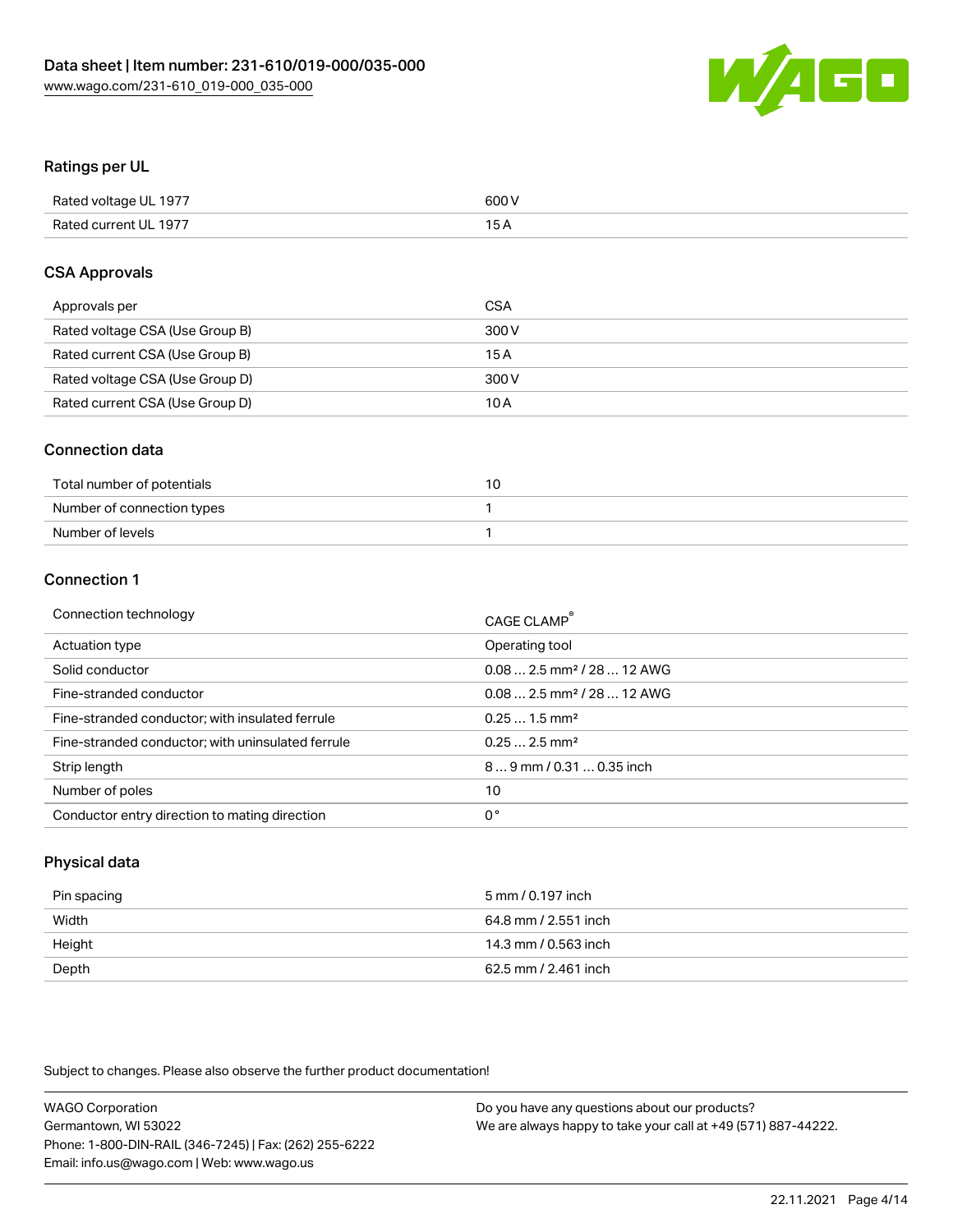

### Mechanical data

| Mounting type | Mounting flange       |
|---------------|-----------------------|
| Mounting type | Feed-through mounting |
|               | Panel mounting        |

## Plug-in connection

| Contact type (pluggable connector) | Male connector/plug |  |
|------------------------------------|---------------------|--|
| Connector (connection type)        | for conductor       |  |
| Mismating protection               | No.                 |  |
| Locking of plug-in connection      | Without             |  |

## Material data

| Color                       | gray                                  |
|-----------------------------|---------------------------------------|
| Material group              |                                       |
| Insulation material         | Polyamide (PA66)                      |
| Flammability class per UL94 | V0                                    |
| Clamping spring material    | Chrome nickel spring steel (CrNi)     |
| Contact material            | Electrolytic copper $(E_{\text{Cl}})$ |
| Contact plating             | tin-plated                            |
| Fire load                   | 0.366 MJ                              |
| Weight                      | 18.2g                                 |
|                             |                                       |

## Environmental requirements

| Limit temperature range | +100 $^{\circ}$ C<br>-60 |
|-------------------------|--------------------------|
|-------------------------|--------------------------|

## Commercial data

| Product Group         | 3 (Multi Conn. System) |
|-----------------------|------------------------|
| PU (SPU)              | 25 Stück               |
| Packaging type        | box                    |
| Country of origin     | DE                     |
| <b>GTIN</b>           | 4044918279826          |
| Customs tariff number | 85366990990            |

## Approvals / Certificates

#### Country specific Approvals

Subject to changes. Please also observe the further product documentation!

| WAGO Corporation                                       | Do you have any questions about our products?                 |
|--------------------------------------------------------|---------------------------------------------------------------|
| Germantown, WI 53022                                   | We are always happy to take your call at +49 (571) 887-44222. |
| Phone: 1-800-DIN-RAIL (346-7245)   Fax: (262) 255-6222 |                                                               |
| Email: info.us@wago.com   Web: www.wago.us             |                                                               |
|                                                        |                                                               |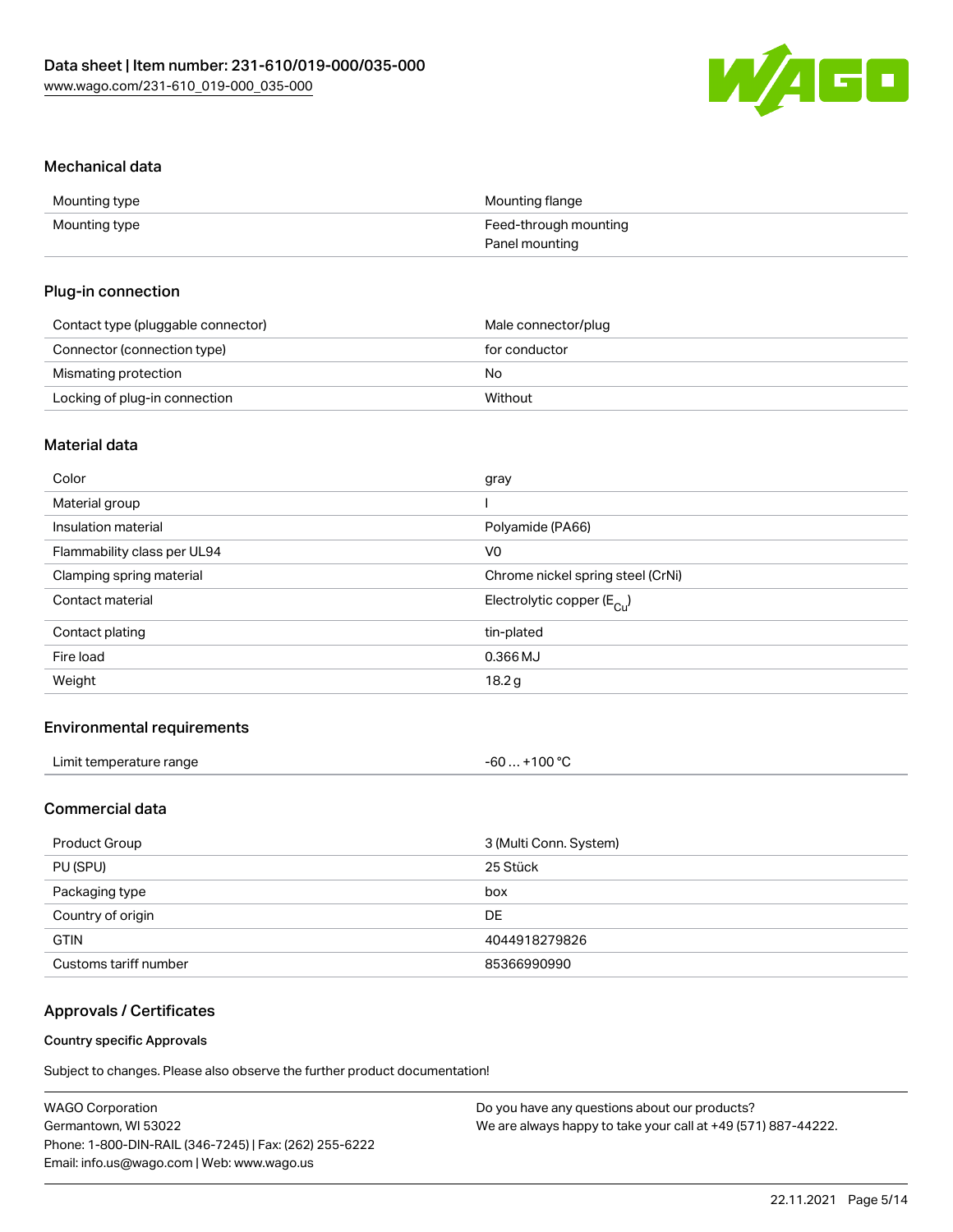

|      |                          |                                 | Certificate |
|------|--------------------------|---------------------------------|-------------|
| Logo | Approval                 | <b>Additional Approval Text</b> | name        |
|      | <b>CSA</b>               | C22.2                           | 1466354     |
| ÆF   | DEKRA Certification B.V. |                                 |             |
|      |                          |                                 |             |

#### Ship Approvals

w

| Logo | Approval                                  | <b>Additional Approval Text</b> | Certificate<br>name               |
|------|-------------------------------------------|---------------------------------|-----------------------------------|
| ABS. | <b>ABS</b><br>American Bureau of Shipping |                                 | $19-$<br>HG1869876-<br><b>PDA</b> |
|      | <b>DNV GL</b>                             |                                 | TAE000016Z                        |
|      | Det Norske Veritas, Germanischer Lloyd    |                                 |                                   |

#### UL-Approvals

| Logo | Approval                             | Additional Approval Text | Certificate<br>name |
|------|--------------------------------------|--------------------------|---------------------|
| L    | UL<br>Underwriters Laboratories Inc. | <b>UL 1977</b>           | E45171              |
|      |                                      |                          |                     |

#### **Counterpart**

|         | Item no.231-110/026-000<br>Female plug; 10-pole; 12 AWG max; pin spacing 5 mm; 1 conductor per pole; gray | www.wago.com/231-110/026-000 |
|---------|-----------------------------------------------------------------------------------------------------------|------------------------------|
| 感       | Item no.232-140<br>THT female header; straight; Pin spacing 5 mm; 10-pole; 0.6 x 1.0 mm solder pin; gray  | www.wago.com/232-140         |
| 5.10000 | Item no.232-240<br>THT female header; angled; Pin spacing 5 mm; 10-pole; 0.6 x 1.0 mm solder pin; gray    | www.wago.com/232-240         |

## Optional accessories

Insulations stops

Insulation stop

Subject to changes. Please also observe the further product documentation!

WAGO Corporation Germantown, WI 53022 Phone: 1-800-DIN-RAIL (346-7245) | Fax: (262) 255-6222 Email: info.us@wago.com | Web: www.wago.us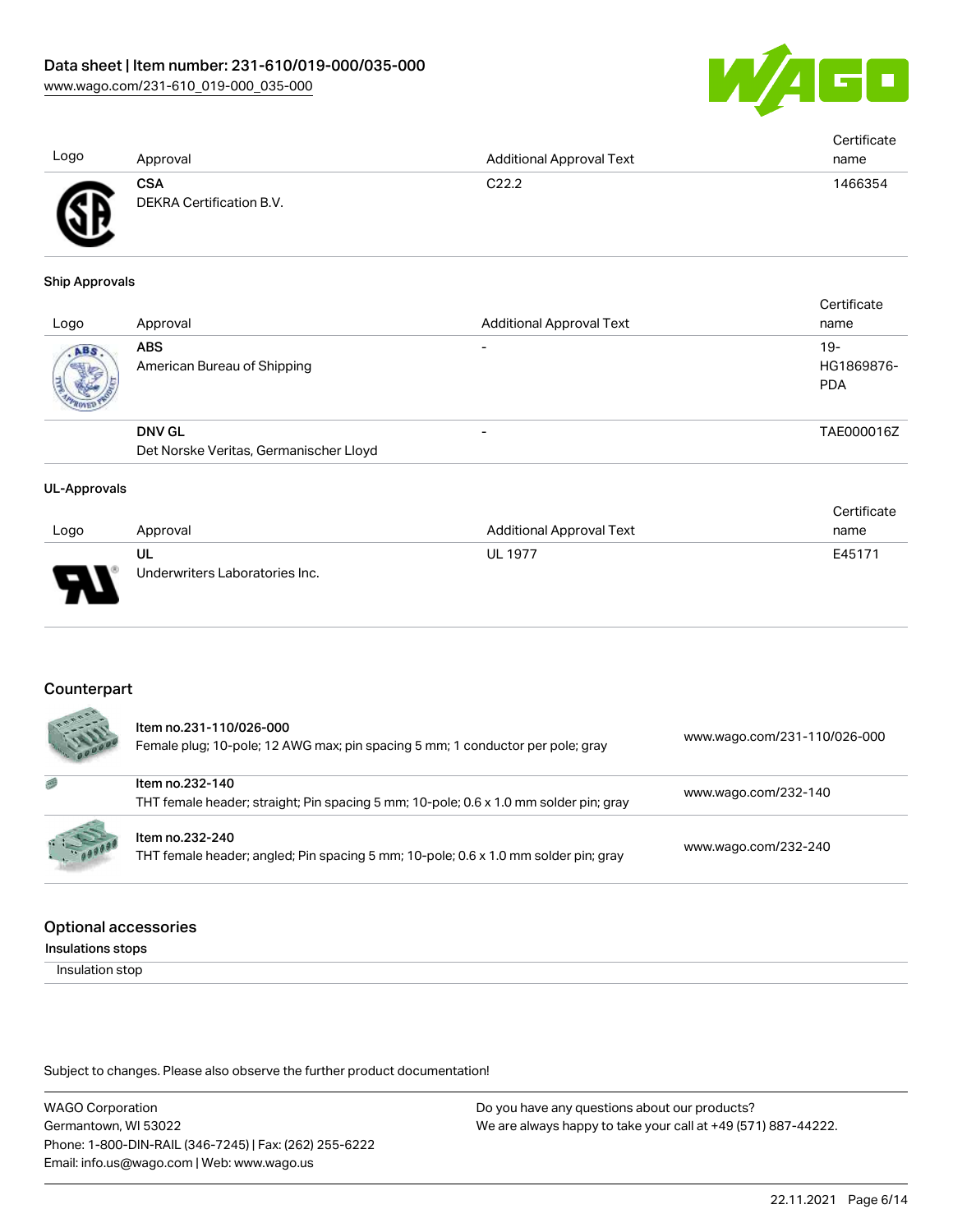## Data sheet | Item number: 231-610/019-000/035-000 [www.wago.com/231-610\\_019-000\\_035-000](http://www.wago.com/231-610_019-000_035-000)



[www.wago.com/231-672](http://www.wago.com/231-672)

[www.wago.com/231-671](http://www.wago.com/231-671)

[www.wago.com/231-129](http://www.wago.com/231-129)

**COLLEGE** Leee Item no.: 231-672 Insulation stop; 0.75 - 1 mm²; dark gray



Item no.: 231-670 Insulation stop; 0.08-0.2 mm² / 0.2 mm² "s"; white [www.wago.com/231-670](http://www.wago.com/231-670) www.wago.com/231-670



| Item no.: 231-671                                        |
|----------------------------------------------------------|
| Insulation stop; $0.25 - 0.5$ mm <sup>2</sup> ; light gr |

| Insulation stop; $0.25 - 0.5$ mm <sup>2</sup> ; light gray |
|------------------------------------------------------------|
|                                                            |

| Coding |                                                           |
|--------|-----------------------------------------------------------|
| Coding |                                                           |
|        | Item no.: 231-129<br>Coding key; snap-on type; light gray |

**Ferrules** 

| Item no.: 216-101                                                                                  |                                                                                                                                                                                                                                                                                               |
|----------------------------------------------------------------------------------------------------|-----------------------------------------------------------------------------------------------------------------------------------------------------------------------------------------------------------------------------------------------------------------------------------------------|
| Ferrule; Sleeve for 0.5 mm <sup>2</sup> / AWG 22; uninsulated; electro-tin plated; silver-colored  | www.wago.com/216-101                                                                                                                                                                                                                                                                          |
| Item no.: 216-104                                                                                  | www.wago.com/216-104                                                                                                                                                                                                                                                                          |
| Ferrule; Sleeve for 1.5 mm <sup>2</sup> / AWG 16; uninsulated; electro-tin plated; silver-colored  |                                                                                                                                                                                                                                                                                               |
| Item no.: 216-106                                                                                  | www.wago.com/216-106                                                                                                                                                                                                                                                                          |
| Ferrule; Sleeve for 2.5 mm <sup>2</sup> / AWG 14; uninsulated; electro-tin plated; silver-colored  |                                                                                                                                                                                                                                                                                               |
| Item no.: 216-102                                                                                  |                                                                                                                                                                                                                                                                                               |
| Ferrule; Sleeve for 0.75 mm <sup>2</sup> / AWG 20; uninsulated; electro-tin plated; silver-colored | www.wago.com/216-102                                                                                                                                                                                                                                                                          |
| Item no.: 216-103                                                                                  |                                                                                                                                                                                                                                                                                               |
| Ferrule; Sleeve for 1 mm <sup>2</sup> / AWG 18; uninsulated; electro-tin plated                    | www.wago.com/216-103                                                                                                                                                                                                                                                                          |
| Item no.: 216-123                                                                                  |                                                                                                                                                                                                                                                                                               |
| Ferrule; Sleeve for 1 mm <sup>2</sup> / AWG 18; uninsulated; electro-tin plated; silver-colored    | www.wago.com/216-123                                                                                                                                                                                                                                                                          |
| Item no.: 216-122                                                                                  |                                                                                                                                                                                                                                                                                               |
| Ferrule; Sleeve for 0.75 mm <sup>2</sup> / AWG 20; uninsulated; electro-tin plated; silver-colored | www.wago.com/216-122                                                                                                                                                                                                                                                                          |
| Item no.: 216-124                                                                                  |                                                                                                                                                                                                                                                                                               |
| Ferrule; Sleeve for 1.5 mm <sup>2</sup> / AWG 16; uninsulated; electro-tin plated                  | www.wago.com/216-124                                                                                                                                                                                                                                                                          |
| Item no.: 216-142                                                                                  |                                                                                                                                                                                                                                                                                               |
|                                                                                                    | www.wago.com/216-142                                                                                                                                                                                                                                                                          |
|                                                                                                    |                                                                                                                                                                                                                                                                                               |
|                                                                                                    | www.wago.com/216-132                                                                                                                                                                                                                                                                          |
|                                                                                                    |                                                                                                                                                                                                                                                                                               |
|                                                                                                    | www.wago.com/216-121                                                                                                                                                                                                                                                                          |
|                                                                                                    |                                                                                                                                                                                                                                                                                               |
|                                                                                                    | Ferrule; Sleeve for 0.75 mm <sup>2</sup> / 18 AWG; uninsulated; electro-tin plated; electrolytic copper; gastight<br>crimped; acc. to DIN 46228, Part 1/08.92<br>Item no.: 216-132<br>Ferrule; Sleeve for 0.34 mm <sup>2</sup> / AWG 24; uninsulated; electro-tin plated<br>Item no.: 216-121 |

WAGO Corporation Germantown, WI 53022 Phone: 1-800-DIN-RAIL (346-7245) | Fax: (262) 255-6222 Email: info.us@wago.com | Web: www.wago.us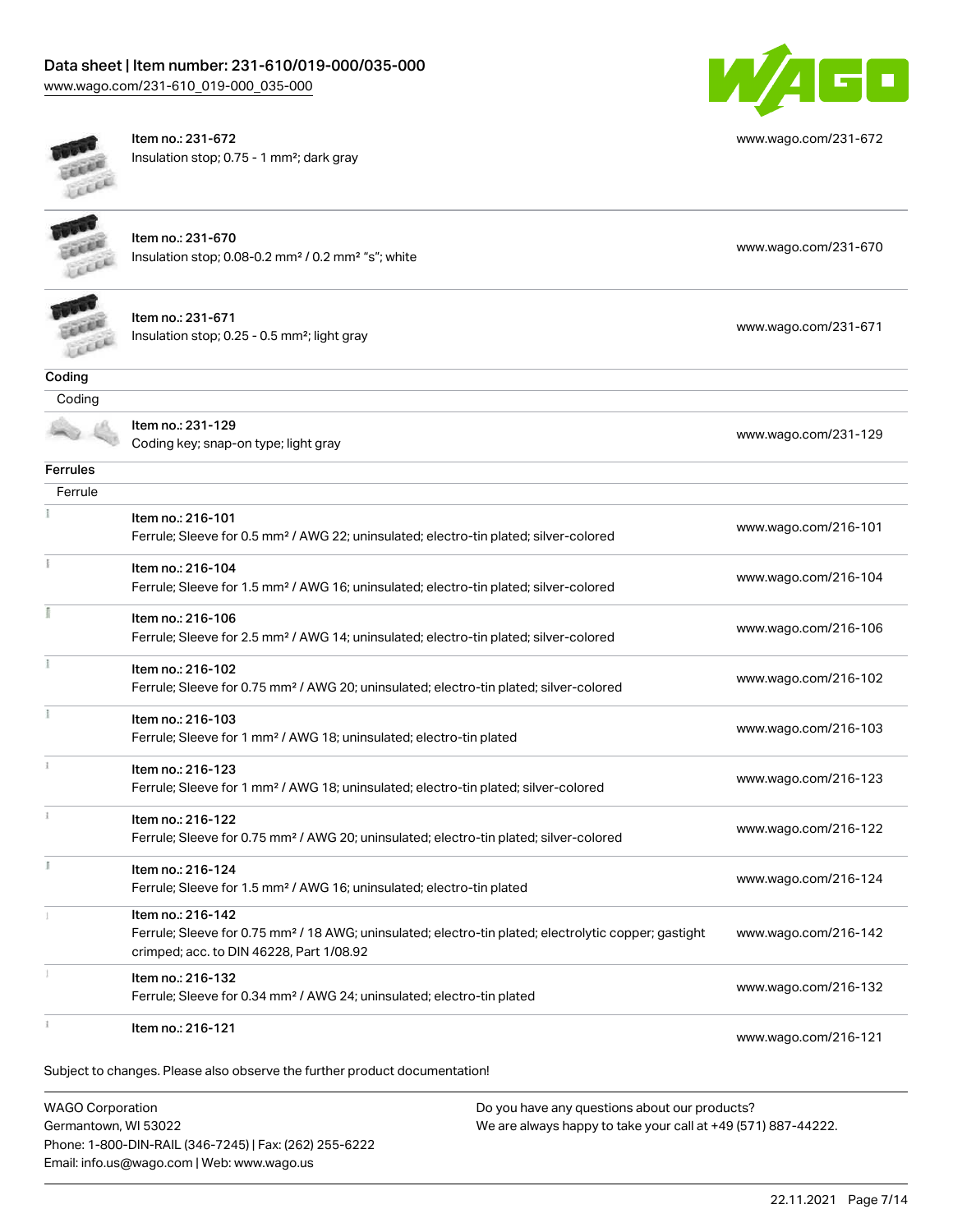[www.wago.com/231-610\\_019-000\\_035-000](http://www.wago.com/231-610_019-000_035-000)



|   | Ferrule; Sleeve for 0.5 mm <sup>2</sup> / AWG 22; uninsulated; electro-tin plated; silver-colored                                                                                                       |                                               |                      |
|---|---------------------------------------------------------------------------------------------------------------------------------------------------------------------------------------------------------|-----------------------------------------------|----------------------|
|   | Item no.: 216-143<br>Ferrule; Sleeve for 1 mm <sup>2</sup> / AWG 18; uninsulated; electro-tin plated; electrolytic copper; gastight<br>crimped; acc. to DIN 46228, Part 1/08.92                         |                                               | www.wago.com/216-143 |
|   | Item no.: 216-131<br>Ferrule; Sleeve for 0.25 mm <sup>2</sup> / AWG 24; uninsulated; electro-tin plated; silver-colored                                                                                 |                                               | www.wago.com/216-131 |
|   | Item no.: 216-141<br>Ferrule; Sleeve for 0.5 mm <sup>2</sup> / 20 AWG; uninsulated; electro-tin plated; electrolytic copper; gastight<br>crimped; acc. to DIN 46228, Part 1/08.92                       |                                               | www.wago.com/216-141 |
|   | Item no.: 216-152<br>Ferrule; Sleeve for 0.34 mm <sup>2</sup> / AWG 24; uninsulated; electro-tin plated                                                                                                 |                                               | www.wago.com/216-152 |
|   | Item no.: 216-203<br>Ferrule; Sleeve for 1 mm <sup>2</sup> / AWG 18; insulated; electro-tin plated; red                                                                                                 |                                               | www.wago.com/216-203 |
|   | Item no.: 216-202<br>Ferrule; Sleeve for 0.75 mm <sup>2</sup> / 18 AWG; insulated; electro-tin plated; gray                                                                                             |                                               | www.wago.com/216-202 |
|   | Item no.: 216-151<br>Ferrule; Sleeve for 0.25 mm <sup>2</sup> / AWG 24; uninsulated; electro-tin plated                                                                                                 |                                               | www.wago.com/216-151 |
| Â | Item no.: 216-204<br>Ferrule; Sleeve for 1.5 mm <sup>2</sup> / AWG 16; insulated; electro-tin plated; black                                                                                             |                                               | www.wago.com/216-204 |
|   | Item no.: 216-144<br>Ferrule; Sleeve for 1.5 mm <sup>2</sup> / AWG 16; uninsulated; electro-tin plated; electrolytic copper; gastight<br>crimped; acc. to DIN 46228, Part 1/08.92; silver-colored       |                                               | www.wago.com/216-144 |
|   | Item no.: 216-201<br>Ferrule; Sleeve for 0.5 mm <sup>2</sup> / 20 AWG; insulated; electro-tin plated; white                                                                                             |                                               | www.wago.com/216-201 |
|   | Item no.: 216-223<br>Ferrule; Sleeve for 1 mm <sup>2</sup> / AWG 18; insulated; electro-tin plated; red                                                                                                 |                                               | www.wago.com/216-223 |
|   | Item no.: 216-241<br>Ferrule; Sleeve for 0.5 mm <sup>2</sup> / 20 AWG; insulated; electro-tin plated; electrolytic copper; gastight<br>crimped; acc. to DIN 46228, Part 4/09.90; white                  |                                               | www.wago.com/216-241 |
|   | Item no.: 216-242<br>Ferrule; Sleeve for 0.75 mm <sup>2</sup> / 18 AWG; insulated; electro-tin plated; electrolytic copper; gastight<br>crimped; acc. to DIN 46228, Part 4/09.90; gray                  |                                               | www.wago.com/216-242 |
|   | Item no.: 216-222<br>Ferrule; Sleeve for 0.75 mm <sup>2</sup> / 18 AWG; insulated; electro-tin plated; gray                                                                                             |                                               | www.wago.com/216-222 |
|   | Item no.: 216-221<br>Ferrule; Sleeve for 0.5 mm <sup>2</sup> / 20 AWG; insulated; electro-tin plated; white                                                                                             |                                               | www.wago.com/216-221 |
| 1 | Item no.: 216-224<br>Ferrule; Sleeve for 1.5 mm <sup>2</sup> / AWG 16; insulated; electro-tin plated; black                                                                                             |                                               | www.wago.com/216-224 |
|   | Item no.: 216-243<br>Ferrule; Sleeve for 1 mm <sup>2</sup> / AWG 18; insulated; electro-tin plated; electrolytic copper; gastight crimped; www.wago.com/216-243<br>acc. to DIN 46228, Part 4/09.90; red |                                               |                      |
|   | Subject to changes. Please also observe the further product documentation!                                                                                                                              |                                               |                      |
|   | <b>WAGO Corporation</b>                                                                                                                                                                                 | Do you have any questions about our products? |                      |
|   |                                                                                                                                                                                                         |                                               |                      |

Germantown, WI 53022 Phone: 1-800-DIN-RAIL (346-7245) | Fax: (262) 255-6222 Email: info.us@wago.com | Web: www.wago.us

We are always happy to take your call at +49 (571) 887-44222.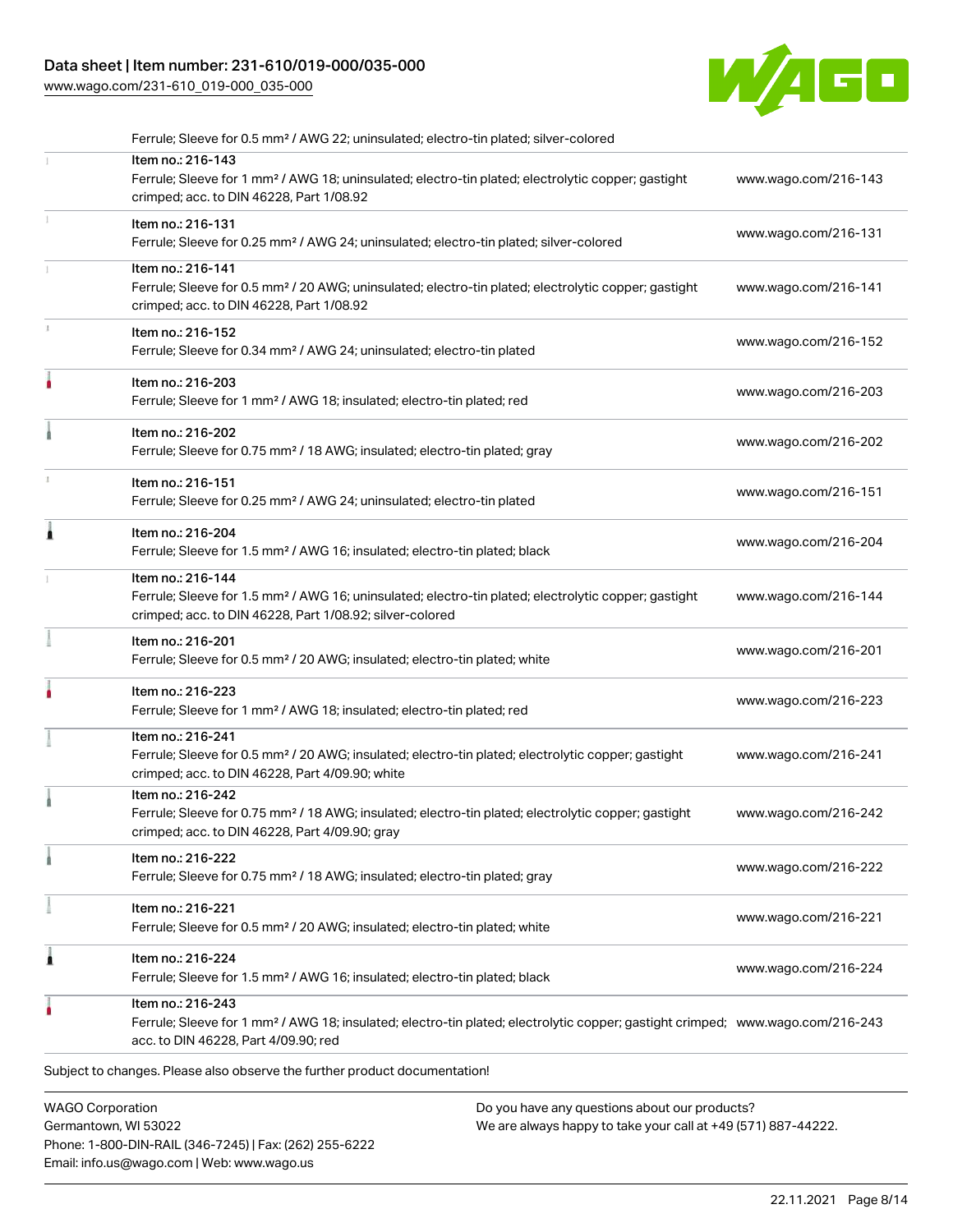[www.wago.com/231-610\\_019-000\\_035-000](http://www.wago.com/231-610_019-000_035-000)



| 1                       | Item no.: 216-244<br>Ferrule; Sleeve for 1.5 mm <sup>2</sup> / AWG 16; insulated; electro-tin plated; electrolytic copper; gastight<br>crimped; acc. to DIN 46228, Part 4/09.90; black                  | www.wago.com/216-244 |
|-------------------------|---------------------------------------------------------------------------------------------------------------------------------------------------------------------------------------------------------|----------------------|
|                         | Item no.: 216-263<br>Ferrule; Sleeve for 1 mm <sup>2</sup> / AWG 18; insulated; electro-tin plated; electrolytic copper; gastight crimped; www.wago.com/216-263<br>acc. to DIN 46228, Part 4/09.90; red |                      |
| Â                       | Item no.: 216-264<br>Ferrule; Sleeve for 1.5 mm <sup>2</sup> / AWG 16; insulated; electro-tin plated; electrolytic copper; gastight<br>crimped; acc. to DIN 46228, Part 4/09.90; black                  | www.wago.com/216-264 |
| Ă                       | Item no.: 216-284<br>Ferrule; Sleeve for 1.5 mm <sup>2</sup> / AWG 16; insulated; electro-tin plated; electrolytic copper; gastight<br>crimped; acc. to DIN 46228, Part 4/09.90; black                  | www.wago.com/216-284 |
|                         | Item no.: 216-262<br>Ferrule; Sleeve for 0.75 mm <sup>2</sup> / 18 AWG; insulated; electro-tin plated; electrolytic copper; gastight<br>crimped; acc. to DIN 46228, Part 4/09.90; gray                  | www.wago.com/216-262 |
|                         | Item no.: 216-301<br>Ferrule; Sleeve for 0.25 mm <sup>2</sup> / AWG 24; insulated; electro-tin plated; yellow                                                                                           | www.wago.com/216-301 |
|                         | Item no.: 216-321<br>Ferrule; Sleeve for 0.25 mm <sup>2</sup> / AWG 24; insulated; electro-tin plated; yellow                                                                                           | www.wago.com/216-321 |
|                         | Item no.: 216-322<br>Ferrule; Sleeve for 0.34 mm <sup>2</sup> / 22 AWG; insulated; electro-tin plated; green                                                                                            | www.wago.com/216-322 |
|                         | Item no.: 216-302<br>Ferrule; Sleeve for 0.34 mm <sup>2</sup> / 22 AWG; insulated; electro-tin plated; light turquoise                                                                                  | www.wago.com/216-302 |
| Strain relief           |                                                                                                                                                                                                         |                      |
| Strain relief housing   |                                                                                                                                                                                                         |                      |
|                         | Item no.: 232-610<br>Strain relief housing; gray                                                                                                                                                        | www.wago.com/232-610 |
| Cover                   |                                                                                                                                                                                                         |                      |
| Cover                   |                                                                                                                                                                                                         |                      |
|                         | Item no.: 231-668<br>Lockout caps; for covering unused clamping units; gray                                                                                                                             | www.wago.com/231-668 |
| Mounting                |                                                                                                                                                                                                         |                      |
| Mounting accessories    |                                                                                                                                                                                                         |                      |
|                         | Item no.: 209-147<br>Self-tapping screw                                                                                                                                                                 | www.wago.com/209-147 |
|                         | Item no.: 231-194<br>Self-tapping screw; B 2.2x13, fixing hole 1.8 mm Ø                                                                                                                                 | www.wago.com/231-194 |
|                         | Item no.: 231-195<br>Screw with nut; M2x12; for fixing element                                                                                                                                          | www.wago.com/231-195 |
|                         | Item no.: 231-295<br>Screw with nut                                                                                                                                                                     | www.wago.com/231-295 |
|                         | Subject to changes. Please also observe the further product documentation!                                                                                                                              |                      |
| <b>WAGO Corporation</b> | Do vou have any questions about our products?                                                                                                                                                           |                      |

WAGO Corporation Germantown, WI 53022 Phone: 1-800-DIN-RAIL (346-7245) | Fax: (262) 255-6222 Email: info.us@wago.com | Web: www.wago.us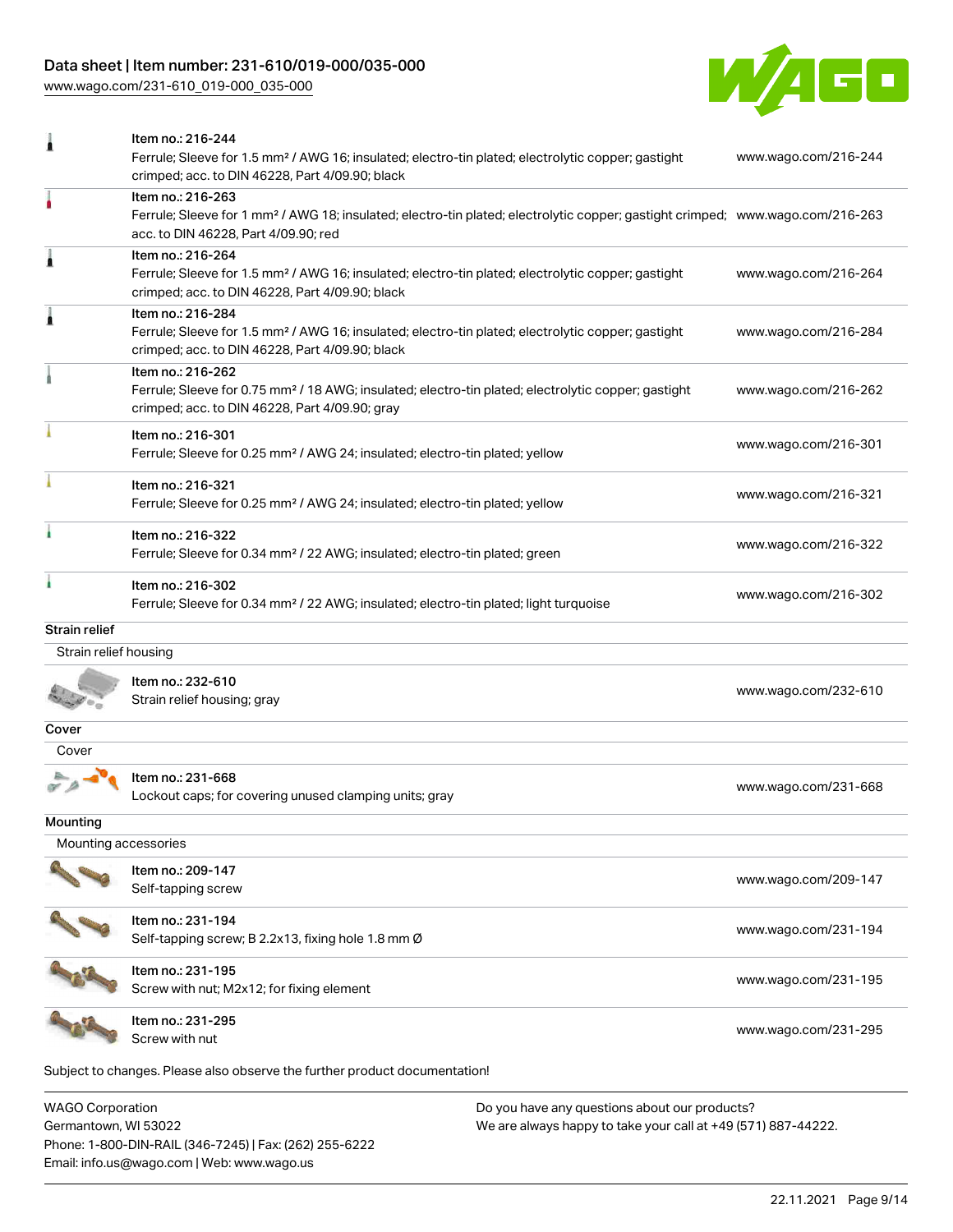[www.wago.com/231-610\\_019-000\\_035-000](http://www.wago.com/231-610_019-000_035-000)



| Marking strip<br>Item no.: 210-331/500-103                                                                                                                                                      |                                  |
|-------------------------------------------------------------------------------------------------------------------------------------------------------------------------------------------------|----------------------------------|
|                                                                                                                                                                                                 |                                  |
| Marking strips; as a DIN A4 sheet; MARKED; 1-12 (300x); Height of marker strip: 2.3 mm/0.091 in; Strip<br>length 182 mm; Horizontal marking; Self-adhesive; white                               | www.wago.com/210-331<br>/500-103 |
| Item no.: 210-331/500-104<br>Marking strips; as a DIN A4 sheet; MARKED; 13-24 (300x); Height of marker strip: 2.3 mm/0.091 in; Strip<br>length 182 mm; Horizontal marking; Self-adhesive; white | www.wago.com/210-331<br>/500-104 |
| Item no.: 210-332/500-202<br>Marking strips; as a DIN A4 sheet; MARKED; 1-16 (160x); Height of marker strip: 3 mm; Strip length 182<br>mm; Horizontal marking; Self-adhesive; white             | www.wago.com/210-332<br>/500-202 |
| Item no.: 210-332/500-206<br>Marking strips; as a DIN A4 sheet; MARKED; 33-48 (160x); Height of marker strip: 3 mm; Strip length<br>182 mm; Horizontal marking; Self-adhesive; white            | www.wago.com/210-332<br>/500-206 |
| Item no.: 210-332/500-205<br>Marking strips; as a DIN A4 sheet; MARKED; 1-32 (80x); Height of marker strip: 3 mm; Strip length 182<br>mm; Horizontal marking; Self-adhesive; white              | www.wago.com/210-332<br>/500-205 |
| Item no.: 210-332/500-204<br>Marking strips; as a DIN A4 sheet; MARKED; 17-32 (160x); Height of marker strip: 3 mm; Strip length<br>182 mm; Horizontal marking; Self-adhesive; white            | www.wago.com/210-332<br>/500-204 |
|                                                                                                                                                                                                 |                                  |
|                                                                                                                                                                                                 |                                  |
| Item no.: 231-905<br>Jumper; for conductor entry; 5-way; insulated; gray                                                                                                                        | www.wago.com/231-905             |
| Item no.: 231-903<br>Jumper; for conductor entry; 3-way; insulated; gray                                                                                                                        | www.wago.com/231-903             |
| Item no.: 231-907<br>Jumper; for conductor entry; 7-way; insulated; gray                                                                                                                        | www.wago.com/231-907             |
| Item no.: 231-910<br>Jumper; for conductor entry; 10-way; insulated; gray                                                                                                                       | www.wago.com/231-910             |
| Item no.: 231-902<br>Jumper; for conductor entry; 2-way; insulated; gray                                                                                                                        | www.wago.com/231-902             |
|                                                                                                                                                                                                 |                                  |
| Operating tool                                                                                                                                                                                  |                                  |
| Item no.: 209-130<br>Operating tool; suitable for 264, 280 and 281 Series; 1-way; of insulating material; white                                                                                 | www.wago.com/209-130             |
| Item no.: 209-132<br>Operating tool; for connecting comb-style jumper bar; 2-way; of insulating material                                                                                        | www.wago.com/209-132             |
|                                                                                                                                                                                                 |                                  |

WAGO Corporation Germantown, WI 53022 Phone: 1-800-DIN-RAIL (346-7245) | Fax: (262) 255-6222 Email: info.us@wago.com | Web: www.wago.us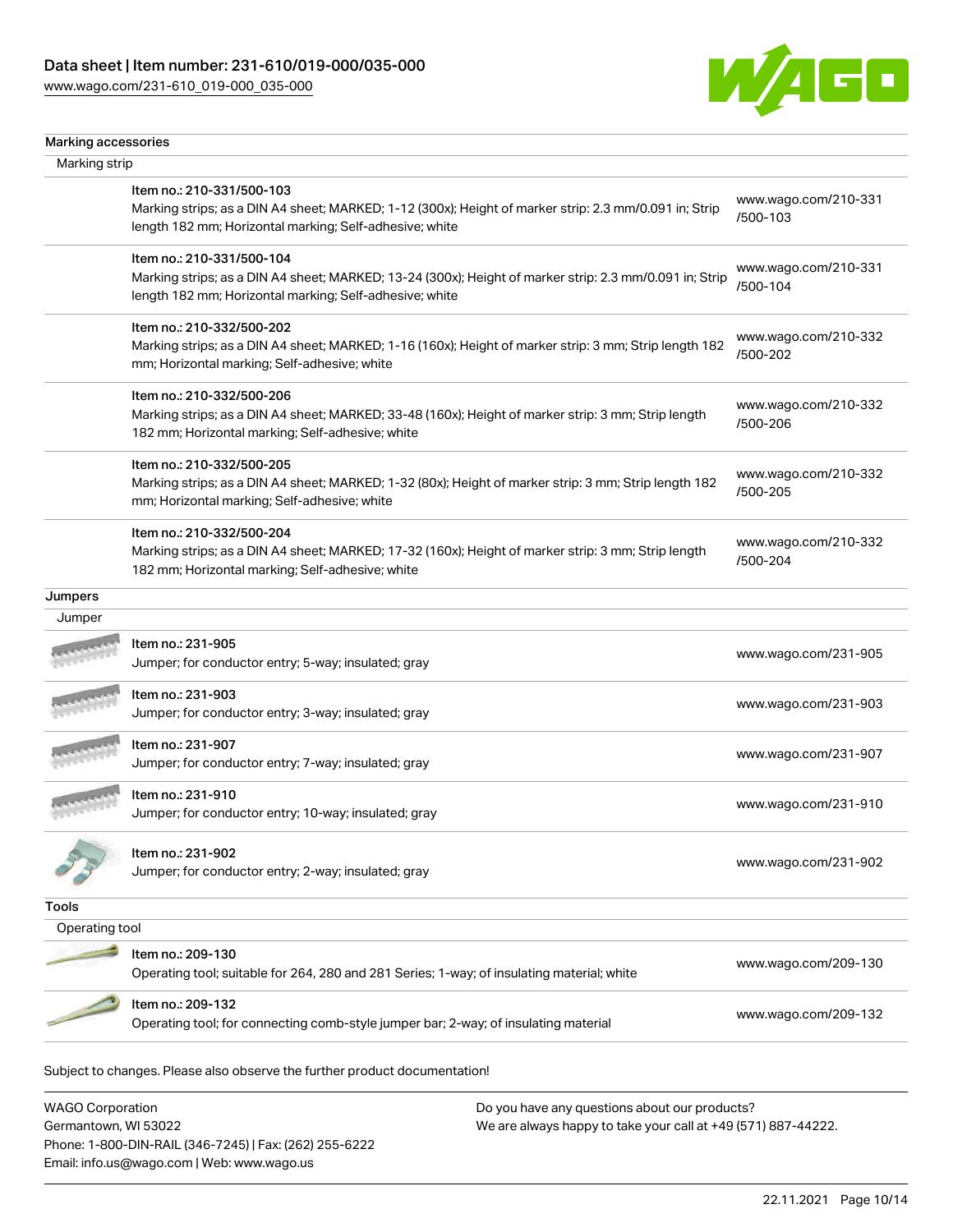[www.wago.com/231-610\\_019-000\\_035-000](http://www.wago.com/231-610_019-000_035-000)



| Item no.: 231-159                                                                           | www.wago.com/231-159 |
|---------------------------------------------------------------------------------------------|----------------------|
| Operating tool; natural                                                                     |                      |
|                                                                                             |                      |
| Item no.: 210-250                                                                           | www.wago.com/210-250 |
| Operating tool; for MCS MINI & MIDI with CAGE CLAMP <sup>®</sup> connection; red            |                      |
| Item no.: 231-231                                                                           |                      |
| Combination operating tool; red                                                             | www.wago.com/231-231 |
| Item no.: 210-657                                                                           |                      |
| Operating tool; Blade: 3.5 x 0.5 mm; with a partially insulated shaft; short; multicoloured | www.wago.com/210-657 |
| Item no.: 210-720                                                                           |                      |
| Operating tool; Blade: 3.5 x 0.5 mm; with a partially insulated shaft; multicoloured        | www.wago.com/210-720 |
| Item no.: 231-131                                                                           |                      |
| Operating tool; made of insulating material; 1-way; loose; white                            | www.wago.com/231-131 |
|                                                                                             |                      |
| Item no.: 231-291                                                                           |                      |
| Operating tool; made of insulating material; 1-way; loose; red                              | www.wago.com/231-291 |
|                                                                                             |                      |
| Item no.: 280-432<br>Operating tool; made of insulating material; 2-way; white              | www.wago.com/280-432 |
|                                                                                             |                      |
| Item no.: 280-434                                                                           | www.wago.com/280-434 |
| Operating tool; made of insulating material; 4-way                                          |                      |
| Item no.: 280-437                                                                           | www.wago.com/280-437 |
| Operating tool; made of insulating material; 7-way                                          |                      |
| Item no.: 280-440                                                                           |                      |
| Operating tool; made of insulating material; 10-way                                         | www.wago.com/280-440 |
| Item no.: 280-435                                                                           |                      |
| Operating tool; made of insulating material; 5-way; gray                                    | www.wago.com/280-435 |
|                                                                                             |                      |
| Item no.: 280-436                                                                           | www.wago.com/280-436 |
| Operating tool; made of insulating material; 6-way                                          |                      |
| Item no.: 280-438                                                                           |                      |
| Operating tool; made of insulating material; 8-way                                          | www.wago.com/280-438 |
| Item no.: 280-433                                                                           |                      |
| Operating tool; made of insulating material; 3-way                                          | www.wago.com/280-433 |
|                                                                                             |                      |

Subject to changes. Please also observe the further product documentation!

WAGO Corporation Germantown, WI 53022 Phone: 1-800-DIN-RAIL (346-7245) | Fax: (262) 255-6222 Email: info.us@wago.com | Web: www.wago.us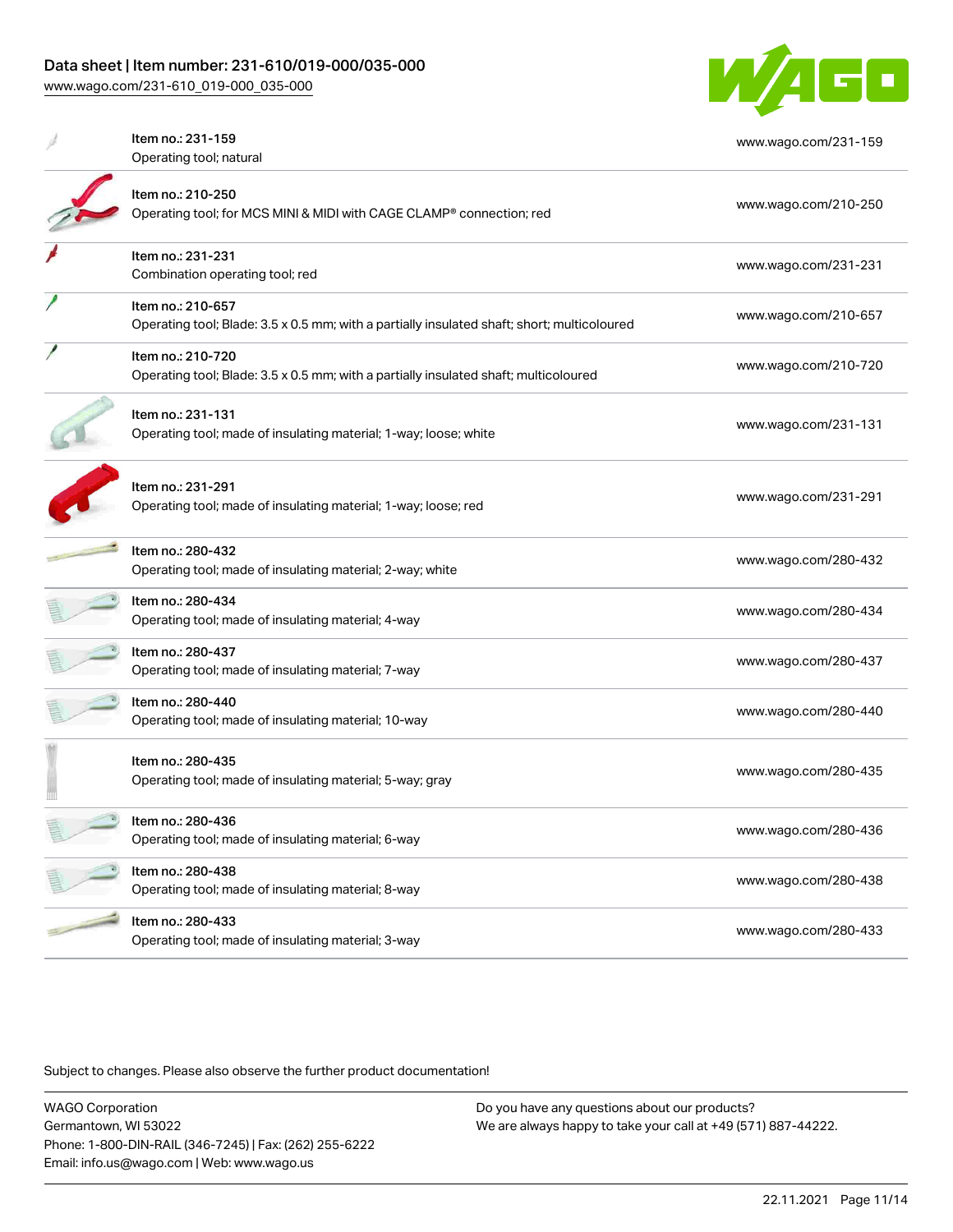

## Downloads **Documentation**

| <b>Additional Information</b>                                                                                                                                  |            |               |          |
|----------------------------------------------------------------------------------------------------------------------------------------------------------------|------------|---------------|----------|
| Technical explanations                                                                                                                                         | 2019 Apr 3 | pdf<br>2.0 MB | Download |
|                                                                                                                                                                |            |               |          |
| <b>Environmental Product Compliance</b>                                                                                                                        |            |               |          |
| <b>Compliance Search</b>                                                                                                                                       |            |               |          |
| Environmental Product Compliance 231-610/019-000/035-000                                                                                                       |            | URL           | Download |
| 1-conductor male connector; CAGE CLAMP®; 2.5 mm <sup>2</sup> ; Pin spacing 5 mm; 10-pole;<br>clamping collar; Strain relief plate; 2,50 mm <sup>2</sup> ; gray |            |               |          |

## Installation Notes



Inserting a conductor via 3.5 mm screwdriver – CAGE CLAMP® actuation parallel to conductor entry.



Inserting a conductor via 3.5 mm screwdriver – CAGE CLAMP® actuation perpendicular to conductor entry.



Inserting a conductor into CAGE CLAMP® unit via operating lever (231-291).

Subject to changes. Please also observe the further product documentation!

WAGO Corporation Germantown, WI 53022 Phone: 1-800-DIN-RAIL (346-7245) | Fax: (262) 255-6222 Email: info.us@wago.com | Web: www.wago.us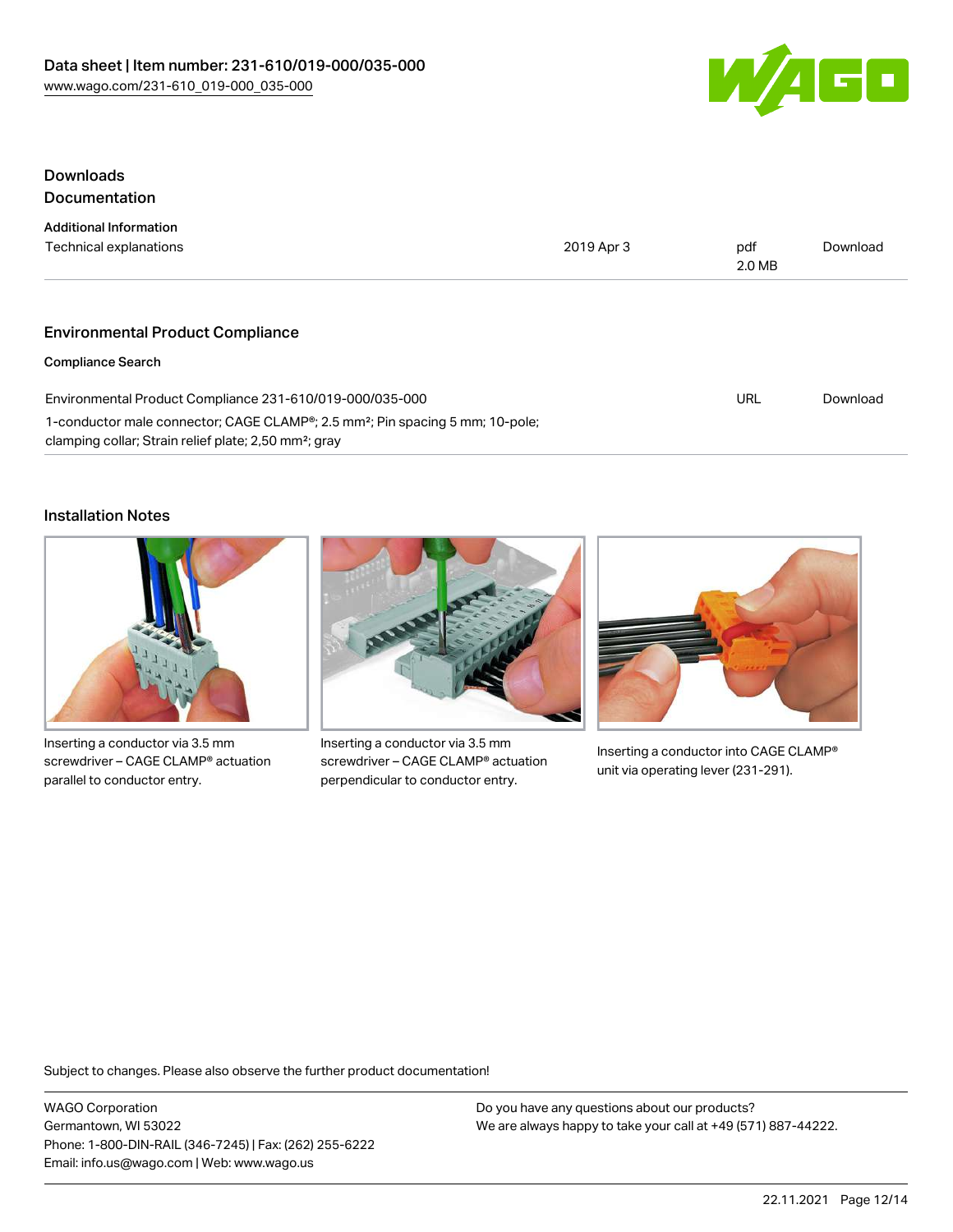



Inserting a conductor via operating tool.

Coding



Coding a male header – fitting coding key(s).



Testing – female connector with CAGE CLAMP®

Integrated test ports for testing perpendicular to conductor entry via 2 or 2.3 mm Ø test plug

#### Installation

Subject to changes. Please also observe the further product documentation!

WAGO Corporation Germantown, WI 53022 Phone: 1-800-DIN-RAIL (346-7245) | Fax: (262) 255-6222 Email: info.us@wago.com | Web: www.wago.us